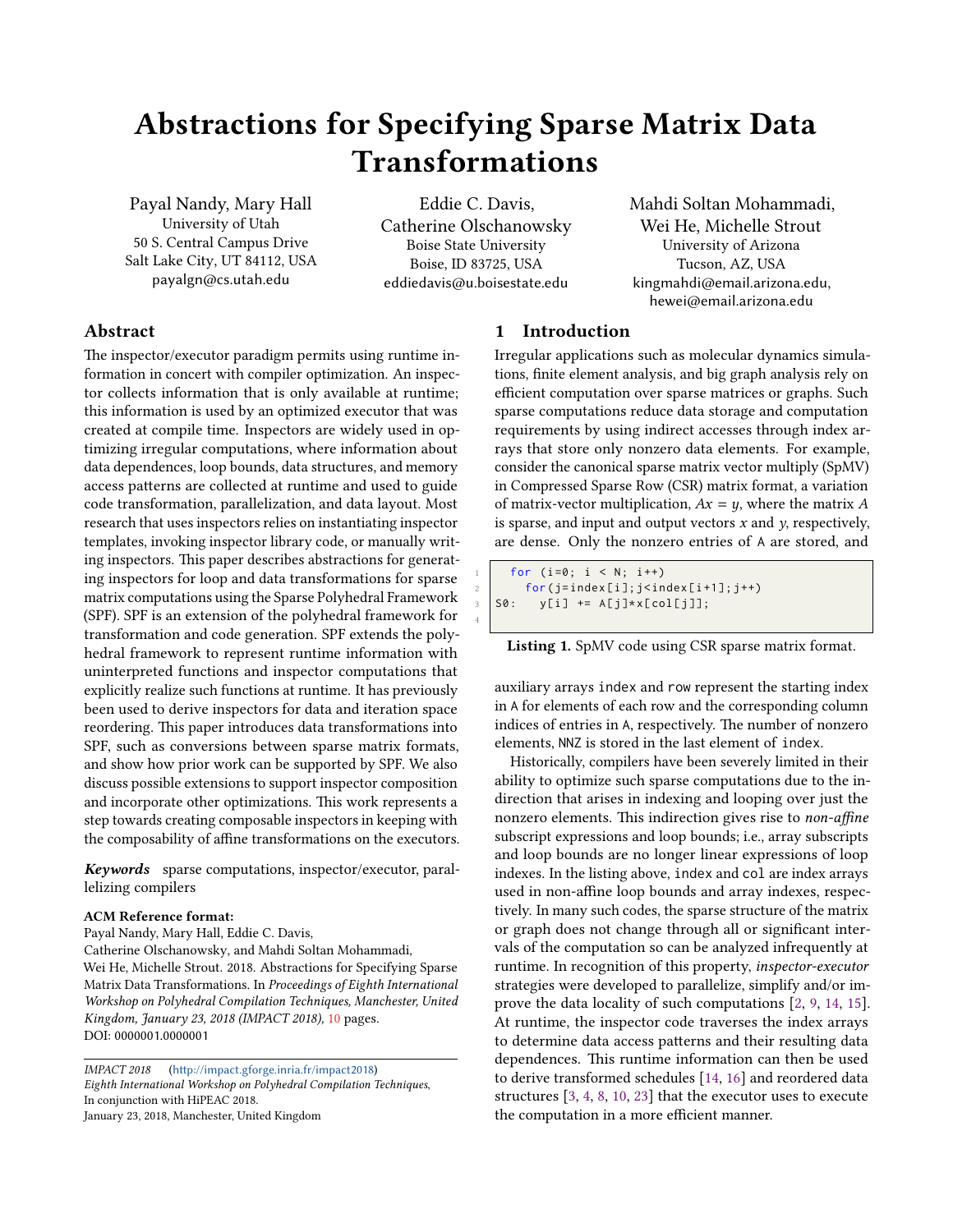<span id="page-1-0"></span>

Figure 1. Sparse Matrix Representations

A number of compiler approaches incorporate inspectorexecutor to perform specific optimizations  $[9, 12, 17]$  $[9, 12, 17]$  $[9, 12, 17]$  $[9, 12, 17]$  $[9, 12, 17]$ . Support for non-affine array indexes and loop bounds have been integrated into polyhedral transformation and code generation frameworks through the use of uninterpreted functions [\[6,](#page-9-13) [13,](#page-9-14) [18\]](#page-9-15). Speculative optimizations performed in the Apollo framework [\[7\]](#page-9-16) apply polyhedral transformations by predicting patterns and verifying at runtime that data dependences have been respected.

Recent work automatically generates the inspector and executor code in a polyhedral framework  $[20-22]$  $[20-22]$ . These all develop custom inspector/executor transformations focused on a single transformation. The optimizations are combined with parallel code generation, and the resulting performance of the generated code has been show to perform very closely, and sometimes faster, than manually-tuned code in libraries such as MKL and OSKI. What is missing is the ability to compose inspector-executor transformations with each other, retaining the composability property that provides the power of polyhedral frameworks in robust code generation in the presence of complex transformation sequences. Formalizing these transformations, which include transformations on sparse data representations, to facilitate inspector composition and generation, is the subject of this paper.

For this purpose, we turn to the Sparse Polyhedral Framework (SPF), which extends the polyhedral framework with uninterpreted functions to represent index arrays at compile time and various function calls that will create those index arrays at runtime [\[18\]](#page-9-15). SPF incorporates abstractions for representing runtime data reordering transformations (RTRTs) and iteration reordering transformations for non-affine code. An Inspector Dependence Graph, a data flow description that

is derived from the loop and data transformations applied to the code, is the abstraction to be used for inspector composition and code generation. The contribution of this paper is to extend SPF to support data transformations that modify the sparse matrix representation to pad with zero-valued elements and expand to include elements that are not present in the original matrix as in [\[20\]](#page-9-17), and also show how existing support in SPF can represent the iteration-space reordering and RTRTs in [\[19,](#page-9-19) [22\]](#page-9-18).

In the remainder of the paper, we describe the automatic derivation of inspectors that unifies this prior work to derive an Inspector Dependence Graph (IDG) and discuss possible extensions to support inspector composition and optimization.

#### 2 Background: Sparse Matrix Formats

As described before, sparse matrix representations only store the nonzero values of the matrix, and have additional auxiliary arrays to record the row and/or column positions. Many different sparse matrix representations have been developed recently to exploit structural properties of the matrices whenever possible to improve code performance. This paper works with the sparse matrix representations shown in Figur[e1](#page-1-0) and described below.

- Coordinate (COO) COO maintains a vector A of just the nonzeros in the matrix. Auxiliary arrays row and col are of the same length as A, and provide the row and column corresponding to each element of A (i.e., its coordinates).
- Compressed Sparse Row (CSR) CSR maintains a vector A of just the nonzeros in the matrix. A col auxiliary array maintains the column index, the index auxiliary array has one element per row, indicating the index of the first element of that row in the vector A.
- Block CSR (BCSR) The BCSR format is used when the nonzero values are clustered together in adjacent rows and columns. In the BCSR format, the matrix is divided into small dense blocks containing at least one nonzero element. Zeros are added to make the size of all blocks uniform. The array A prime consists of all such nonzero blocks. The block-col auxiliary vector tracks the column of the upper left element of each nonzero block. The block-.row auxiliary vector has one element per block row, indicating the index of the first element of that row in the vector A.
- DIA The DIA format captures only the diagonals that have nonzero elements. The offset auxiliary array represents the offset from the main diagonal. It is well-suited for representing banded matrices.
- ELL The ELL format uses a 2-dimensional matrix with a fixed number of nonzero elements per row, and rows with fewer nonzero elements are padded with zero values. An auxiliary col matrix tracks the columns for the nonzero values as in CSR. When most rows have a similar number of nonzero values, ELL leads to more efficient code because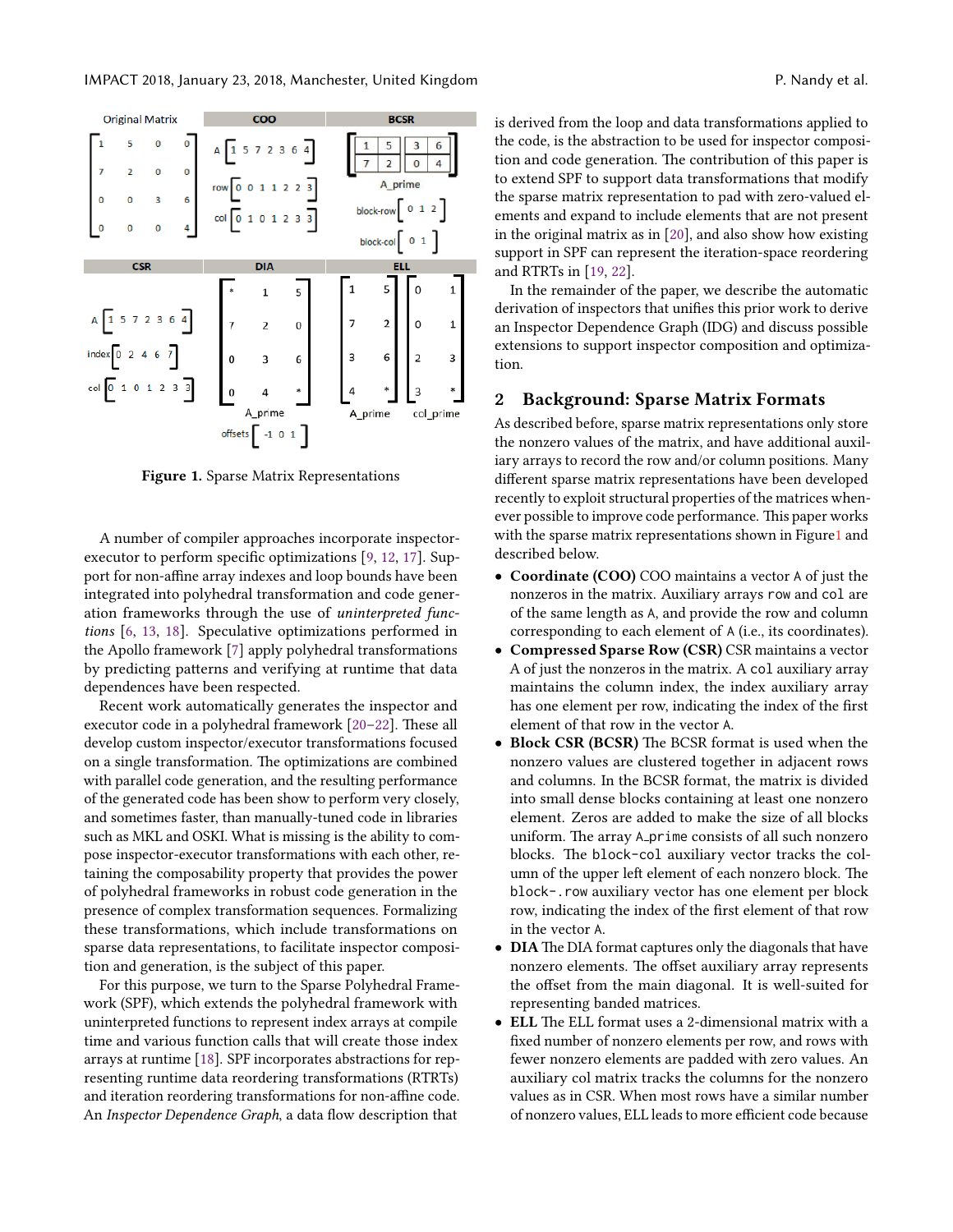<span id="page-2-0"></span>

Figure 2. Overview of CHiLL-I/E framework.

of a fixed number of iterations and no indirection in the loop bounds.

We will use CSR as the default matrix representation, and BCSR, DIA and ELL as exemplars of the range of optimized sparse matrix representations.

# 3 Overview of Approach

The goal of our approach is automatic generation of both inspector and executor code using extensions to the polyhedral model to represent index arrays with uninterpreted functions. The inspectors then instantiate the uninterpreted functions at runtime, so that they may be consulted by the optimized executor.

These goals are part of a research program called CHiLL-I/E to integrate the existing support for customized inspector generation in CHiLL with more general abstractions for nonaffine computations in the Sparse Polyhedral Framework. The project and system under development are depicted in Figure [2.](#page-2-0) At the heart of the tool are the CHiLL and SPF frameworks, which both reason about loop and data transformations. The input to the tool is a  $C$  function and (optionally) a transformation recipe that describes the transformations to be applied. (Our focus has been on designing abstractions and code generation, but some prior work has avoided the need for explicit transformation descriptions using a domainspecific decision algorithm.) The CHiLL compiler and SPF exchange relations that describe loop and data transformations; both are capable of code generation through integration with polyhedra scanning. From the transformations, an inspector dependence graph (IDG) can be automatically constructed, which can then be optimized. The final result is a code that optimizes both inspector and executor. Although

both SPF and CHiLL implementations have automated inspector code generation, the extensions to SPF described in this paper have not yet been implemented. Combining forces in CHiLL-I/E will enable more general exploration of inspector code generation and optimization.

For this paper, we concentrate our focus on transformations that modify the data representation, first proposed in [\[20\]](#page-9-17), extending SPF abstractions for this purpose. This includes conversions from CSR to the other representations listed above, as well as a demonstration of the generality of the approach to codes not operating on sparse matrices with the Moldyn example. We use a number of mechanisms that have been presented in prior work but we propose ways to specify these transformations including their inspectors. The specification of these transformations is a step toward the goal of automation.

#### 3.1 Non-affine Iteration and Data Reordering Transformations

In  $[18, 22, 24]$  $[18, 22, 24]$  $[18, 22, 24]$  $[18, 22, 24]$  $[18, 22, 24]$ , non-affine transformations are defined that require inspectors: coalesce, iteration and data reordering, and iteration space splitting in the presence of non-affine loop bounds, respectively. The transformations all derive run-time relations and perform data transformations in the inspector that are used by the executor. A common feature of the transformations from these prior works is a one-to-one correspondence between iterations in the original iteration space and the transformed iteration space. One-to-one data mappings were also used. An uninterpreted function captures these mappings.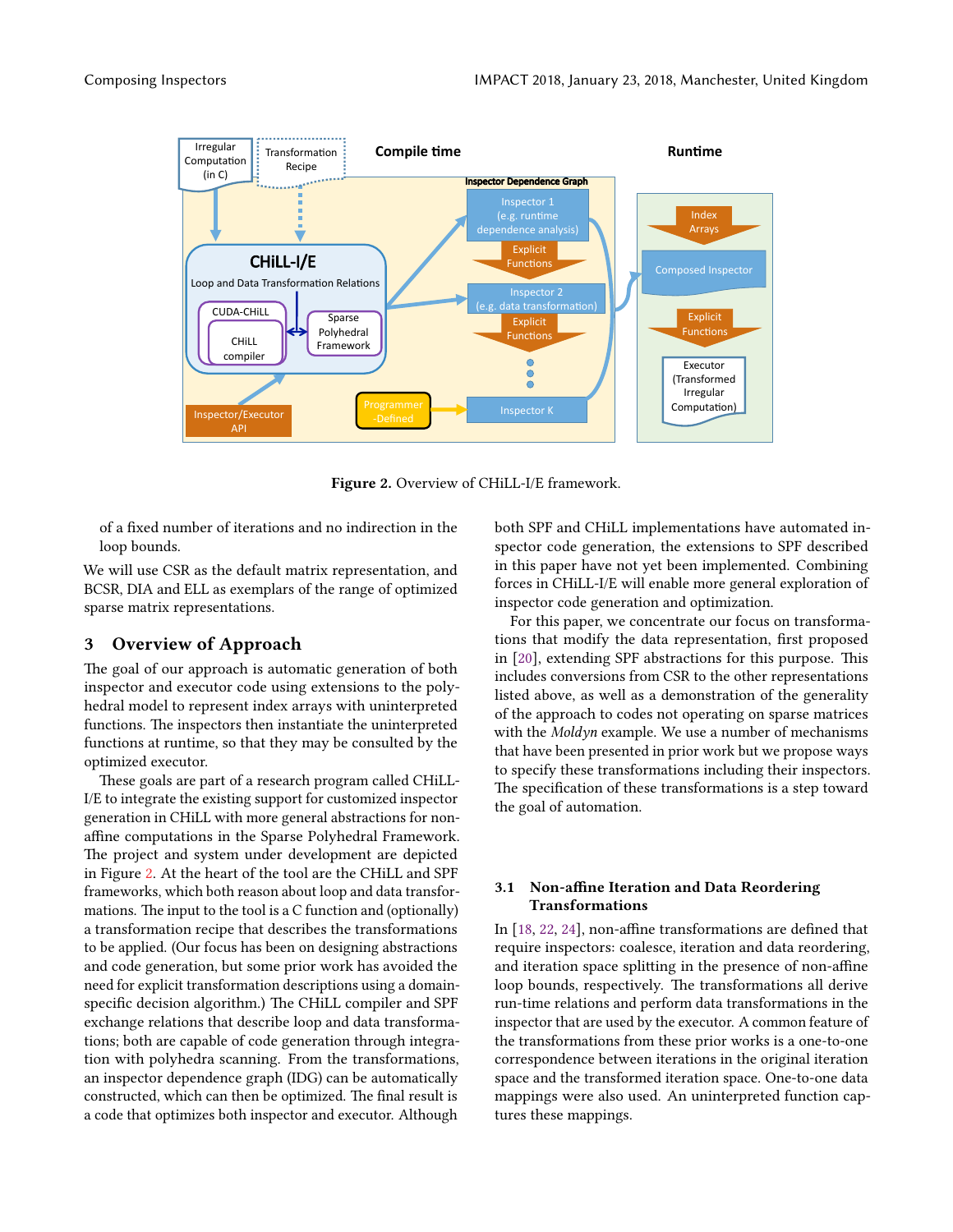<span id="page-3-0"></span>

| 1   for(i = 0; i < N; i++)                 |
|--------------------------------------------|
| 2   for $(k = 0; k < N; k++)$              |
| 3   for(j = index[i]; j < index[i+1]; j++) |
| $if(k == col[i])$<br>$4\,$ and $\,$        |
| $5$ SO:<br>y[i] += A[j] * x[k]             |

Listing 2. CSR SpMV after make-dense.

#### 3.2 Loop and Data Transformations

Later work presented data transformations composed with standard and non-affine transformations to convert between matrix formations and realize optimized executors [\[20\]](#page-9-17). These transformations do not always involve one-to-one mappings. The following non-affine transformations were used for matrix format conversion:

- make-dense takes as input a set of non-affine array index expressions and introduces a guard condition and as many dense loops as necessary to replace the non-affine index expressions with affine accesses. The make-dense transformation enables further affine loop transformations such as tiling. The intermediate code generated after applying make-dense on the code in Listing [1](#page-0-0) is shown in Listing [2.](#page-3-0)
- compact and compact-and-pad are inspector-executor transformations; an automatically generated inspector gathers the iterations of a dense loop that are actually executed and the optimized executor only visits those iterations. The executor represents the transformed code that uses the compacted loop, which can then be further optimized.
- Using compact-and-pad, the inspector also performs a data transformation, inserting explicit zeros when necessary to correspond with the optimized executor.

These transformations have been employed for more complex codes not highlighted in this paper, including stochastic gradient descent [\[5\]](#page-9-21) and Locality-Optimized Block Parallel Conjugate Gradient [\[1\]](#page-9-22). We also use similar transformations to support additional matrix representations, such as hybrid CSR+ELL [\[24\]](#page-9-20) and Compressed Sparse Block [\[1\]](#page-9-22).

The compact-and-pad transformation adds data locations, for example the zeros to fill out the blocks with at least one non-zero in a block CSR representation. Zeros added into the sparse matrix representation also results in iterations being added to the iteration space. Thus compact-and-pad is not a one-to-one transformation unlike the transformations previously represented in the Sparse Polyhedral Framework.

#### 3.3 Sparse Polyhedral Framework

The Sparse Polyhedral Framework (SPF) builds on the polyhedral framework by representing iteration and data transformations as mappings that can be composed. What the SPF adds is the idea of using uninterpreted functions to represent the index arrays from sparse computations and those produced by the inspector. Thus using integer tuple sets and relations with affine constraints and constraints involving uninterpreted function symbols, it is possible to describe

iteration space and data reordering transformations. A composed transformation is a sequence of data and iteration transformation mappings.

Formally, a data reordering transformation is expressed at compile time with a data reordering specification  $R_{A\rightarrow A_{\perp}prime}$ , where the data that was originally stored in some location  $m$ will be relocated to  $R_{A\rightarrow A\_prime}(m)$ . The compile-time result of reordering an array A is that all access functions with the A data space as their range are modified to target the reordered data space A\_prime

An iteration-reordering transformation is expressed with a mapping  $T_{I\rightarrow I'}$  that assigns each iteration p in iteration<br>space I to iteration  $T_{I\rightarrow I}(n)$  in a new iteration space I'. The space I to iteration  $T_{I\rightarrow I'}(p)$  in a new iteration space I'. The new execution order is given by the lexicographic order of new execution order is given by the lexicographic order of the iterations in  $I'$ .<br>One of the key id

One of the key ideas in the SPF is that the effect of run-time reordering transformations can be expressed at compile time through formal manipulations of the computation specification (i.e., statement schedules, access functions, and data dependences), thus enabling the compile-time specification of a sequence of RTRTs. The data and iteration reorderings that do not become explicit until runtime are expressed with the help of uninterpreted function symbols. The compile-time generated inspectors will at run-time traverse and construct explicit relations to determine the current state of access functions, scheduling functions, and data dependences and to create reorderings and tilings, which are also stored as explicit relations.

Run-time reordering transformations are typically implemented with inspector-executor strategies. The original code is transformed into the executor code. Although the composed series of transformations can enable an uninterpretedfunction-enabled code generator to create the executor code, the inspector must also be specified in some way. In previous work where the inspector-executor transformations specified in SPF were one-to-one mappings, the inspectors were specified with an Inspector Dependence Graphs [\[19\]](#page-9-19).

The Inspector Dependence Graph (IDG) represents various tasks the inspector must perform to generate at runtime explicit versions of what are uninterpreted functions at compile time. The Inspector Dependence Graph (IDG) represents these tasks, the data structures consumed and generated by the inspector, and the dependences between data and tasks within the inspector. The compiler generates the inspector code by walking the Inspector Dependence Graph (IDG).

A set of IDGs are shown in Figures [3](#page-6-0) and [4.](#page-6-1) In the figures, each rectangular node indicates an explicit function, which is the runtime instantiation of an uninterpreted function. Each elliptical node represents a compiler-generated, runtime library, or programmer-provided inspector function.

The next section describes how to specify the transformations and IDGs for data transformations that are not one-toone mappings.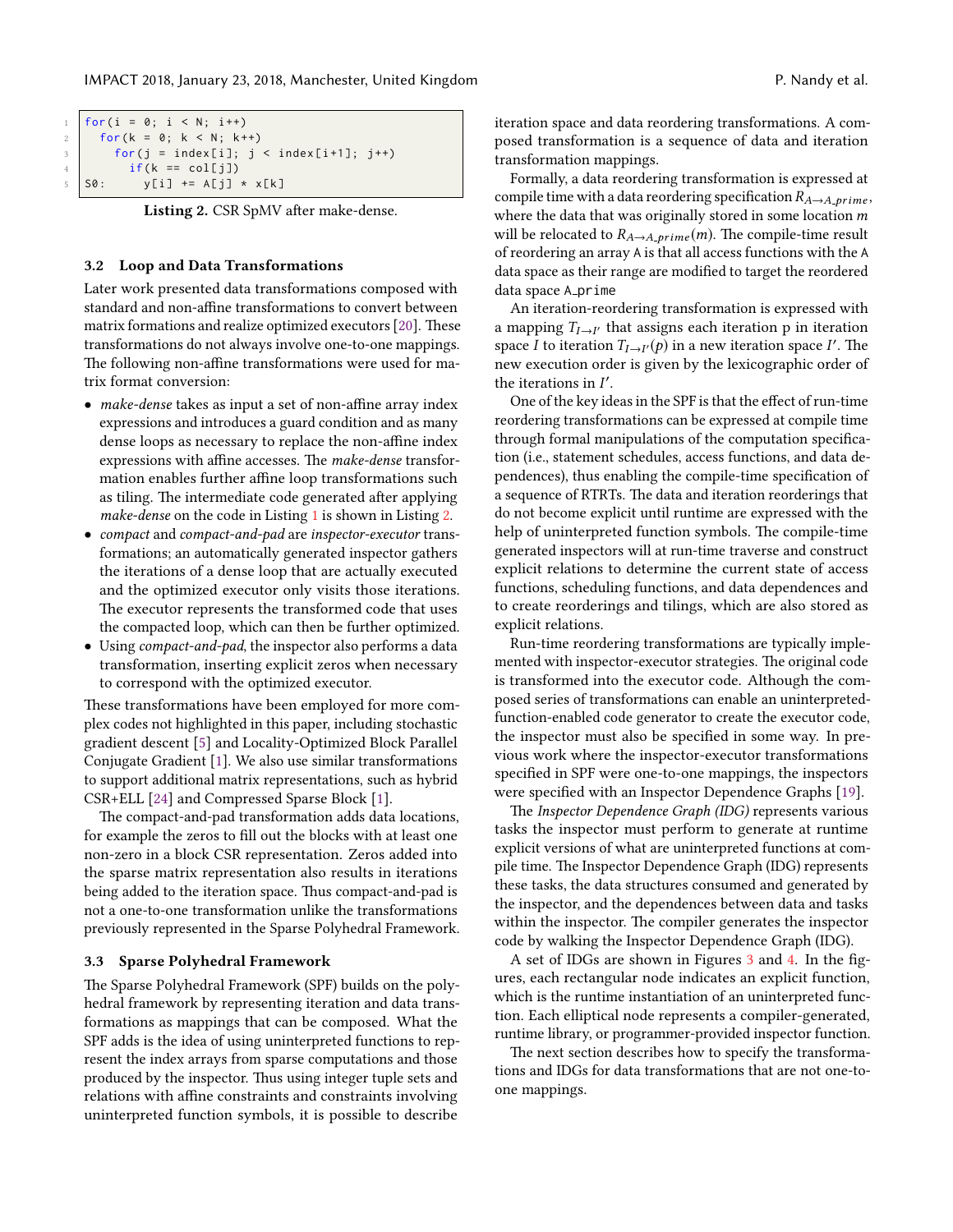# 4 Case Studies

This section describes how the inspectors from [\[18,](#page-9-15) [20,](#page-9-17) [22\]](#page-9-18) can be represented with Inspector Dependence Graphs. In [\[20\]](#page-9-17), Venkat, Hall, and Strout presented the make-dense, compact, and compact-and-pad transformations as an approach to automatically transform between sparse matrix formats. These transformations were specified as CHiLL script commands and the before and after loop patterns were presented in the paper. The relations arising from the affine and non-affine polyhedral transformations applied to the code provided the foundation for the inspectors that were generated for this work. However, the optimized inspectors were customized for the specific transformations that were applied, and themselves were not composable. Similarly, other inspector-executor approaches based on the polyhedral model show generation of inspectors for specific transformations [\[18,](#page-9-15) [22,](#page-9-18) [24\]](#page-9-20).

In this section, we show how to combine these non-affine loop and data transformations with an Inspector Dependence Graph such that the inspectors can be generated using higher-level compiler abstractions that facilitate composition and optimization of inspector and executor computations. We show for the first time the entire sequence of transformation relations, and in some cases as we generalize, we adjust the code generation strategy. This section derives Inspector Dependence Graphs for a large collection of examples from prior work. We summarize the transformation relations and inspector functions in Table [1,](#page-5-0) and the resulting Inspector Dependence Graphs in Figures [3](#page-6-0) and [4.](#page-6-1)

#### 4.1 Moldyn

First we show part of an example from previously published work, where the data transformation mappings are one-to-one [\[19\]](#page-9-19). This example describes data and iteration reordering for improving data locality. Indirect memory access pattern can negatively impact both spatial and temporal data locality. This is because, they would allow accessing non-contiguous portion of memory, and would make the relationship between iteration ordering and data accesses ambiguous. To reduce such a negative impact, we could apply a data reordering transformation followed by a iteration reordering, a combination suggested in optimizing compiler literature  $[3, 4]$  $[3, 4]$  $[3, 4]$ . To demonstrate this, we use a simplified code fragment derived from the molecular dynamics benchmark Moldyn [\[11\]](#page-9-23) which appeared as Figure 1 in [\[18\]](#page-9-15) and is repeated for clarity in Listing [3](#page-6-2) Table [1](#page-5-0) shows that we apply a data reordering and an iteration reordering transformation to this, the reason of which is to improve data locality of  $x$  and  $fx$  by removing the indirect accesses in the e loop in the Simplified Moldyn code. Here, we can use a data reordering transformation to improve spatial data locality by bringing the dependent pieces of  $x$  and  $fx$  closer in memory. The transformation can be done based on a heuristic found in the literature. For instance we use consecutive packing

(cpack) [\[3\]](#page-9-6) that is generating the reordering function  $\sigma$  for us.

Unfortunately, such data reordering would introduce indirect memory accesses in the  $i$  and  $k$  loops for  $x$  and  $fx$ arrays. We can get rid of these newly introduced indirections by reordering iterations of the  $i$  and  $k$  loops using the same reordering function,  $\sigma$ , used to reorder data in x and  $fx$  arrays. Also, note these two transformations introduce other indirect accesses to the  $vx$  array in the  $i$  and  $k$  loops, but for the sake of simplicity we refrain from explaining further transformations that can be applied to remove those indirect accesses or further optimize the code. The Inspector Dependence Graph in Figure [4](#page-6-1) shows the process described above.

#### 4.2 CSR to COO

The first row of Table [1](#page-5-0) and Figure [3a](#page-6-0) describe the generation of the COO representation described in  $[22]$ . The starting point for the IDG I is the iteration space for the original SpMV code, index is an uninterpreted function representing the corresponding array in the CSR format, where i is the index into the index array and j into the A and col arrays. The coalesce transformation maps the tuple  $(i, j)$  to the single iterator  $k$  that iterates over the  $NNZ$  nonzeros, where  $NNZ = count(I)$ . Through  $c = order(I)$ , the inspector creates a runtime mapping  $c(i,j)$  that maps each integer tuple to a one dimensional lexicographical ordering. The invert function reverses that mapping, converting the scalar values of c back to an integer tuple where  $c\_inv(k, 0) \rightarrow i$ , and  $c \cdot inv(k, 1) \rightarrow j$ . These functions are converted from the Inspector Dependence Graph into inspector code at compile time.  $I_{exec}$  describes the iteration space of the executor, which for this example is the one-dimensional k loop.

#### 4.3 CSR to DIA

We now show how to incorporate data transformations into SPF to derive the code that converts from CSR to DIA format. DIA is appropriate for diagonally dominant matrices. As shown in Figure [1,](#page-1-0) each diagonal that contains at least one non-zero value of the original matrix A is represented as a column in the DIA format. An auxiliary array indicating the diagonal to which the column corresponds accompanies the DIA matrix. We chose DIA for a detailed study because we must pad the matrix in two ways: (1) we introduce zerovalued elements into the matrix for diagonals with some nonzero entries; and, (2) we introduce some additional entries into the matrix (denoted by  $a \star$ ) that do not correspond to matrix elements for diagonals that are shorter than the main diagonal. In practice, both are initialized to 0, but from an iteration space perspective, they are different. The transformation from CSR to DIA therefore creates an A\_prime that is two-dimensional, with each column representing a diagonal. It must also create an auxiliary matrix called offsets that identifies which diagonals each column represents as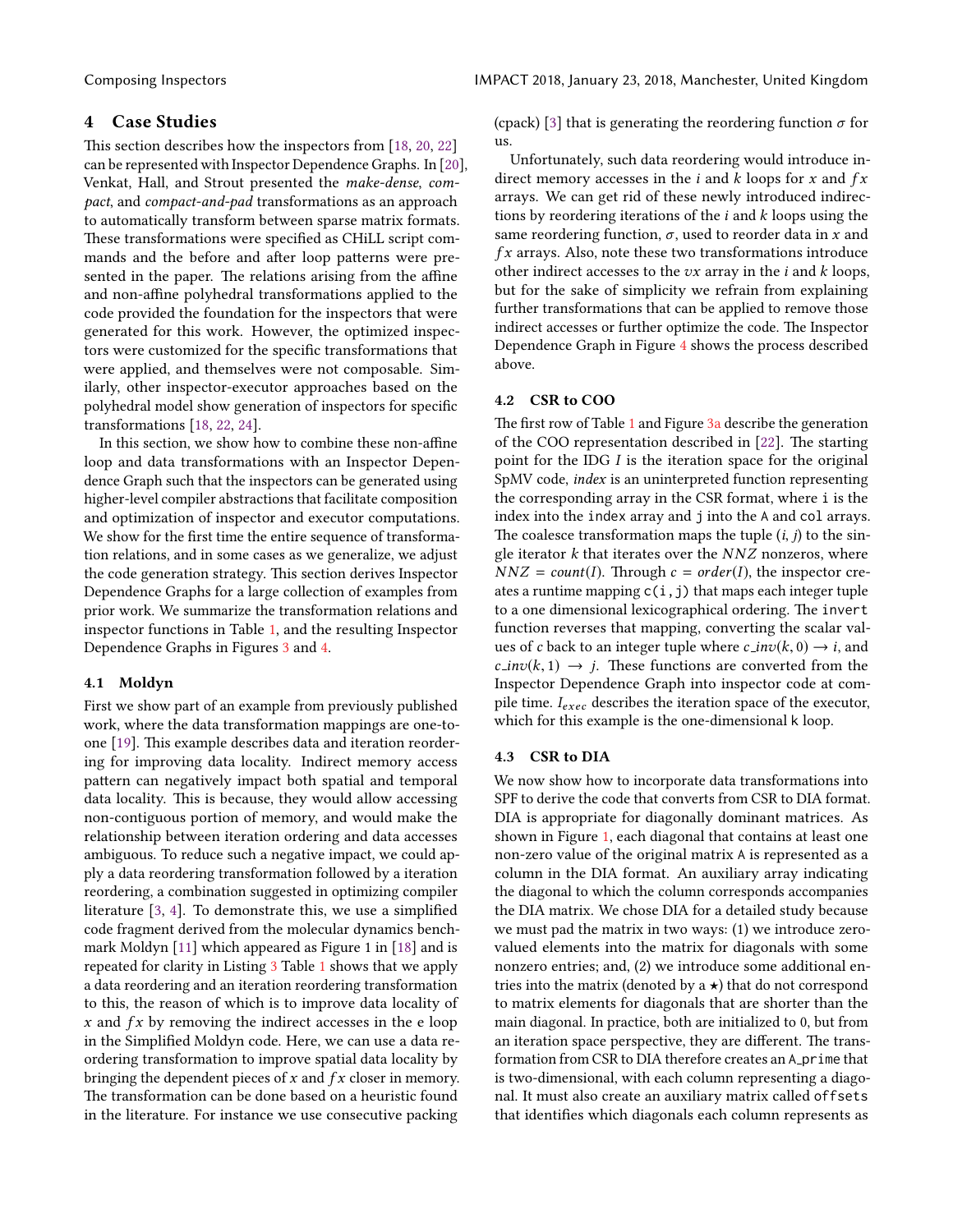# Table 1. Details of Inspector Generation

<span id="page-5-0"></span>

| Code in Listing 1 Given: $N \times N$ matrix, $\forall j, 0 \leq \text{col}(j) < N$            |                                                                                                                                                                                                                                                 |                                                                           |  |  |  |  |  |  |  |
|------------------------------------------------------------------------------------------------|-------------------------------------------------------------------------------------------------------------------------------------------------------------------------------------------------------------------------------------------------|---------------------------------------------------------------------------|--|--|--|--|--|--|--|
| Original iteration space: $I = \{ [i, j]   0 \le i < N \land index(i) \le j < index(i + 1) \}$ |                                                                                                                                                                                                                                                 |                                                                           |  |  |  |  |  |  |  |
| Matrix                                                                                         | Loop and                                                                                                                                                                                                                                        | Transformation                                                            |  |  |  |  |  |  |  |
| Format                                                                                         | <b>Transformation Specifications</b>                                                                                                                                                                                                            | List                                                                      |  |  |  |  |  |  |  |
|                                                                                                | $T_{coalesce} = \{ [i,j] \rightarrow [k]   k = c(i,j) \quad 0 \le k \le NNZ \}$<br>$I_{exec} = T_{coalesce}(I)$                                                                                                                                 | coalesce( $S0, k, NNZ, \{i, j\}, c$ )<br>$\prime^*$ coalesced_index = k   |  |  |  |  |  |  |  |
|                                                                                                | $/*$ Generate Inspector $*/$                                                                                                                                                                                                                    | indexes = $\{i, j\}$                                                      |  |  |  |  |  |  |  |
| <b>COO</b>                                                                                     | $NNZ = count(I)$                                                                                                                                                                                                                                | inspector function = $c^*/$                                               |  |  |  |  |  |  |  |
|                                                                                                | $c = order(I)$                                                                                                                                                                                                                                  |                                                                           |  |  |  |  |  |  |  |
|                                                                                                | $c$ <sub>-inv</sub> = invert(c)                                                                                                                                                                                                                 |                                                                           |  |  |  |  |  |  |  |
|                                                                                                | $T_{make-dense} = \{ [i, j] \rightarrow [i, k, j] \mid 0 \le k < N \land k = col(j) \}$                                                                                                                                                         | make_dense(S0, j, k)                                                      |  |  |  |  |  |  |  |
|                                                                                                | $T_{skew} = \{ [i, k, j] \rightarrow [i, k', j] \mid k' = k - i \}$                                                                                                                                                                             | skew $(S0, k, [-1,1])$                                                    |  |  |  |  |  |  |  |
|                                                                                                | $T_{compact-and-pad} = \{ [k', i, j] \rightarrow [i, d] \mid 0 \le d < ND \wedge k' = col(j) - i \wedge c(d) = k' \}$                                                                                                                           | compact-and-pad(                                                          |  |  |  |  |  |  |  |
|                                                                                                | $I_{exec} = T_{compact-and-pad}(T_{skew}(T_{make-dense}(I)))$<br>/* Generate Inspector */                                                                                                                                                       | $S_0$ , k, A, A <sub>-</sub> prime)                                       |  |  |  |  |  |  |  |
| <b>DIA</b>                                                                                     | $D_{set} = \{ [k'] \mid \exists j, k' = col(j) - i \land index(i) \le j < index(i + 1) \} \}$                                                                                                                                                   |                                                                           |  |  |  |  |  |  |  |
|                                                                                                | and $c = order(D_set)$<br>$ND = count(D_set)$                                                                                                                                                                                                   |                                                                           |  |  |  |  |  |  |  |
|                                                                                                | $A_{prime} = calloc(N * ND * sizeof(data type))$                                                                                                                                                                                                |                                                                           |  |  |  |  |  |  |  |
|                                                                                                | $R_{A\rightarrow A\_prime}$ = {[j] $\rightarrow$ [i, d]   0 <= d < ND $\land$ $\exists k', k' = col(j) - i \land c(d) = k'$ }                                                                                                                   |                                                                           |  |  |  |  |  |  |  |
|                                                                                                | $T_{make-dense} = \{ [i, j] \rightarrow [i, k, j] \mid 0 \le k < N \land k = col(j) \}$                                                                                                                                                         | make_dense(S0,j,k)                                                        |  |  |  |  |  |  |  |
|                                                                                                | $T_{tile} = \{ [i, k, j] \rightarrow [ii, kk, ri, ck, j] \mid R \times ii + ri = i \land 0 \le ri \le R \}$<br>$\wedge$ 0 $\leq$ <i>ii</i> $\langle N/R \wedge C * kk + ck = k \wedge 0 \leq ck \langle C \wedge 0 \leq kk \langle N/C \rangle$ | tile(S0, i, R)                                                            |  |  |  |  |  |  |  |
|                                                                                                | $T_{compact-and-pad} = \{ [ii, kk, ri, ck, j] \rightarrow [b, ri, ck] \mid 0 \leq b < NB \}$                                                                                                                                                    | tile(S0, k, C)<br>compact-and-pad(                                        |  |  |  |  |  |  |  |
|                                                                                                | $\wedge b = c(ii, kk) \wedge \exists kk, j \mid kk = \lfloor col(j)/C \rfloor \wedge ck = col(j) - kk * C$                                                                                                                                      | S0,k,A, A_prime)                                                          |  |  |  |  |  |  |  |
|                                                                                                | $I_{exec} = T_{compact-and-pad}(T_{tile}(T_{make-dense}(I)))$                                                                                                                                                                                   |                                                                           |  |  |  |  |  |  |  |
| <b>BCSR</b>                                                                                    | /* Generate Inspector */                                                                                                                                                                                                                        |                                                                           |  |  |  |  |  |  |  |
|                                                                                                | $B_set = \{ [ii, kk]   \exists j, kk = \lfloor col(j)/C \rfloor$                                                                                                                                                                                |                                                                           |  |  |  |  |  |  |  |
|                                                                                                | $\land index(ii * R + ri) \leq j < index(ii * R + ri + 1)$                                                                                                                                                                                      |                                                                           |  |  |  |  |  |  |  |
|                                                                                                | $NB = count(B_set)$<br>and $c = order(B_set)$                                                                                                                                                                                                   |                                                                           |  |  |  |  |  |  |  |
|                                                                                                | $A\text{-}prime = calloc(R * C * NB * sizeof(datatype))$                                                                                                                                                                                        |                                                                           |  |  |  |  |  |  |  |
|                                                                                                | $R_{A\rightarrow A\text{-prime}} = \{ [j] \rightarrow [b, ri, ck] \mid b = c(ii, kk) \land ck = col(j) - \lfloor col(j)/C \rfloor * C$<br>$\wedge$ c(b) = ii, kk}                                                                               |                                                                           |  |  |  |  |  |  |  |
|                                                                                                | $T_{shift} = \{ [i, j] \rightarrow [i, j - index(i)] \}$                                                                                                                                                                                        | shift(S0, j, j-index(i))                                                  |  |  |  |  |  |  |  |
|                                                                                                | $T_{tile} = \{ [i, j] \rightarrow [i, jj, j'] \mid 0 \le j' < M \wedge M * jj + j < index(i + 1) - index(i) \}$                                                                                                                                 | tile(S0,j,M)                                                              |  |  |  |  |  |  |  |
|                                                                                                | $T_{compact} = \{ [jj, i, j'] \rightarrow [i, j'] \}$                                                                                                                                                                                           | compact-and-pad(                                                          |  |  |  |  |  |  |  |
|                                                                                                | $I_{exec} = T_{compact}(T_{tile}(T_{shift}(I)))$                                                                                                                                                                                                | S0,M, {A_prime, Col_prime})                                               |  |  |  |  |  |  |  |
| ELL                                                                                            | /* Generate Inspector */                                                                                                                                                                                                                        |                                                                           |  |  |  |  |  |  |  |
|                                                                                                | $A\text{-}prime = calloc(M*N * sizeof(datatype))$                                                                                                                                                                                               |                                                                           |  |  |  |  |  |  |  |
|                                                                                                | $col\_prime = calloc(M*N * sizeof(indextype))$                                                                                                                                                                                                  |                                                                           |  |  |  |  |  |  |  |
|                                                                                                | $R_{A\rightarrow A\_prime prime} = \{ [j] \rightarrow [i, j'] \mid index(i) \leq j < index(i + 1) \land j' = j - index(i) \}$                                                                                                                   |                                                                           |  |  |  |  |  |  |  |
|                                                                                                | $R_{col \rightarrow col\_prime} = \{ [j] \rightarrow [i,j'] \mid index(i) \leq j < index(i+1) \land j' = j - index(i) \}$                                                                                                                       |                                                                           |  |  |  |  |  |  |  |
|                                                                                                | $A_{I_e \to x0} = \{ [s, e] \to [d] : d = left(e) \} \cup \{ [s, e] \to [d] : d = right(e) \}$                                                                                                                                                  |                                                                           |  |  |  |  |  |  |  |
| Data and<br>Iteration                                                                          | $R_{x_0 \to x_1} = \{ [d] \to [d'] \mid d' = \sigma(d) \}$<br>$R_{fx_0 \to fx_1} = \{ [d] \to [d'] \mid d' = \sigma(d) \}$                                                                                                                      | d_reord( $x0, A_{I\rightarrow x0}$ )<br>$x1, A_{I\rightarrow x1}, \sigma$ |  |  |  |  |  |  |  |
| reordering                                                                                     | $T = \{ [s, i] \rightarrow [s, i] \mid i1 = \sigma(i) \}$                                                                                                                                                                                       | d_reord( fx0, $A_{I\rightarrow fx0}$ ,                                    |  |  |  |  |  |  |  |
| (Moldyn)                                                                                       | $T = \{ [s, k] \rightarrow [s, k] \mid k1 = \sigma(k) \}$                                                                                                                                                                                       | fx1, $A_{I\rightarrow fx1}$ , $\sigma$ )                                  |  |  |  |  |  |  |  |
|                                                                                                | $/*$ Generate Inspector $*/$                                                                                                                                                                                                                    | i_reord $(I_i, 1, \sigma)$                                                |  |  |  |  |  |  |  |
|                                                                                                | $\sigma$ = cpack( $A_{I\rightarrow x0}$ )                                                                                                                                                                                                       | i_reord( $I_k$ , 1, $\sigma$ )                                            |  |  |  |  |  |  |  |
|                                                                                                | $x1 = reorder(x0, \sigma)$                                                                                                                                                                                                                      |                                                                           |  |  |  |  |  |  |  |
|                                                                                                | $fx1 = reorder(fx0, \sigma)$                                                                                                                                                                                                                    |                                                                           |  |  |  |  |  |  |  |
|                                                                                                | $\sigma^{-1} = inverse(\sigma)$                                                                                                                                                                                                                 |                                                                           |  |  |  |  |  |  |  |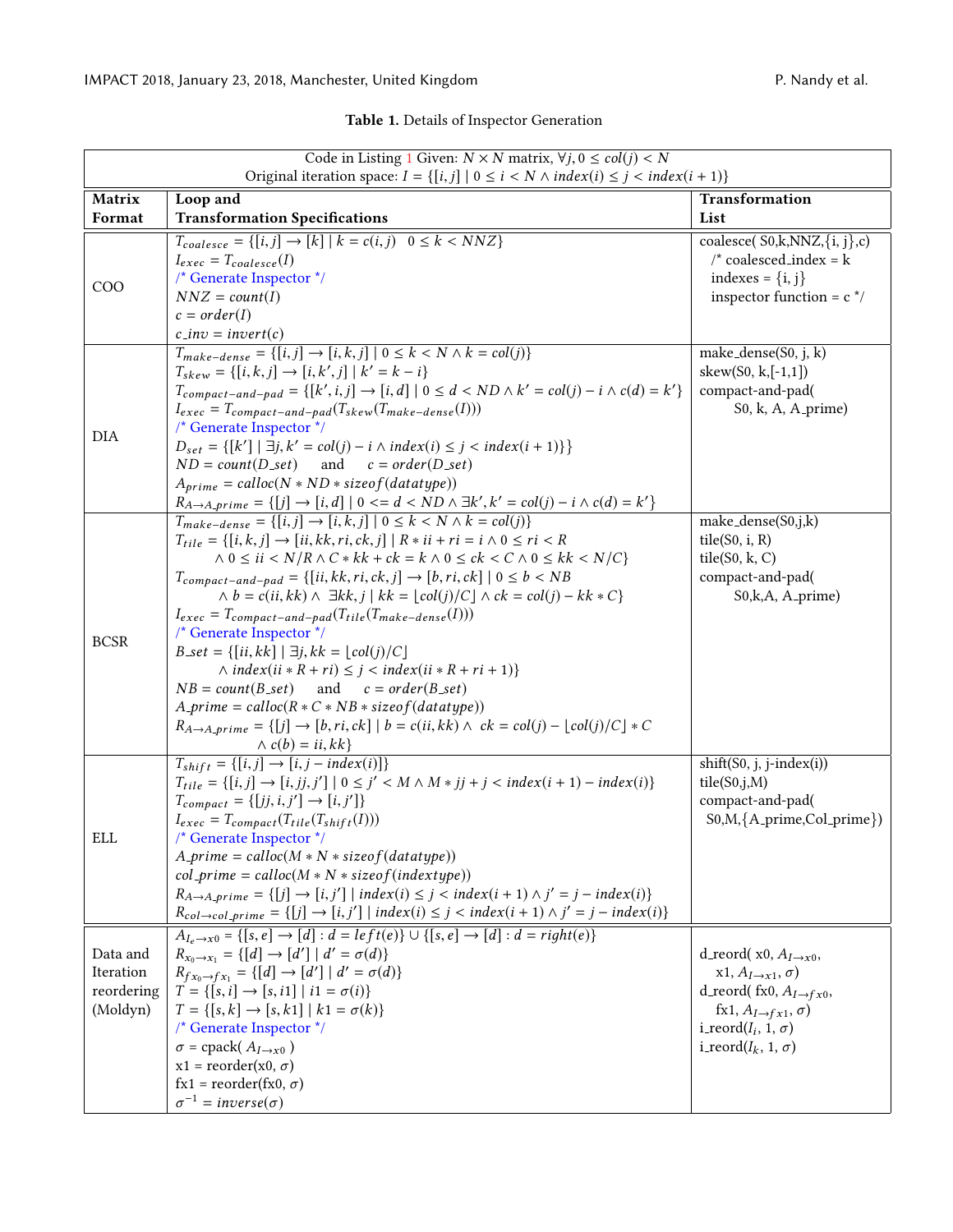<span id="page-6-0"></span>

Figure 3. Inspector Dependence Graphs for conversion of a matrix from CSR to different formats.

<span id="page-6-2"></span>

Listing 3. Simplified code from Moldyn

an offset from the main diagonal. These new data representations are created by an inspector and then accessed in the optimized executor.

We derive the interrelated transformations to the iteration space and data representations for the CSR to DIA conversion. The initial iteration space  $I$  for the CSR code in Listing [1](#page-0-0) is illustrated in Figure [5a.](#page-7-0) Looking at the transformations in the third column of Table [1,](#page-5-0) we apply make-dense and skew. The result of *make-dense* is shown in Listing [2](#page-3-0) and illustrated by Figure [5b.](#page-7-0) On this code, we perform an affine skew to move the diagonals to be lined up vertically (all A[j] entries such that  $col(j)+i = k$ -prime for some value of k-prime).

<span id="page-6-1"></span>

Figure 4. IDG for Moldyn

We arrive at the intermediate code in Listing [4,](#page-7-1) and illustrated in Figure  $5c$ . The new iterator k prime represents the diagonals in a dense version of the matrix, while retaining the conditional statement to check for nonzero entries in each diagonal.

Now, we must apply the compact-and-pad transformation that in prior work achieves a number of goals [\[20\]](#page-9-17). Here we attempt to use existing and proposed abstractions in SPF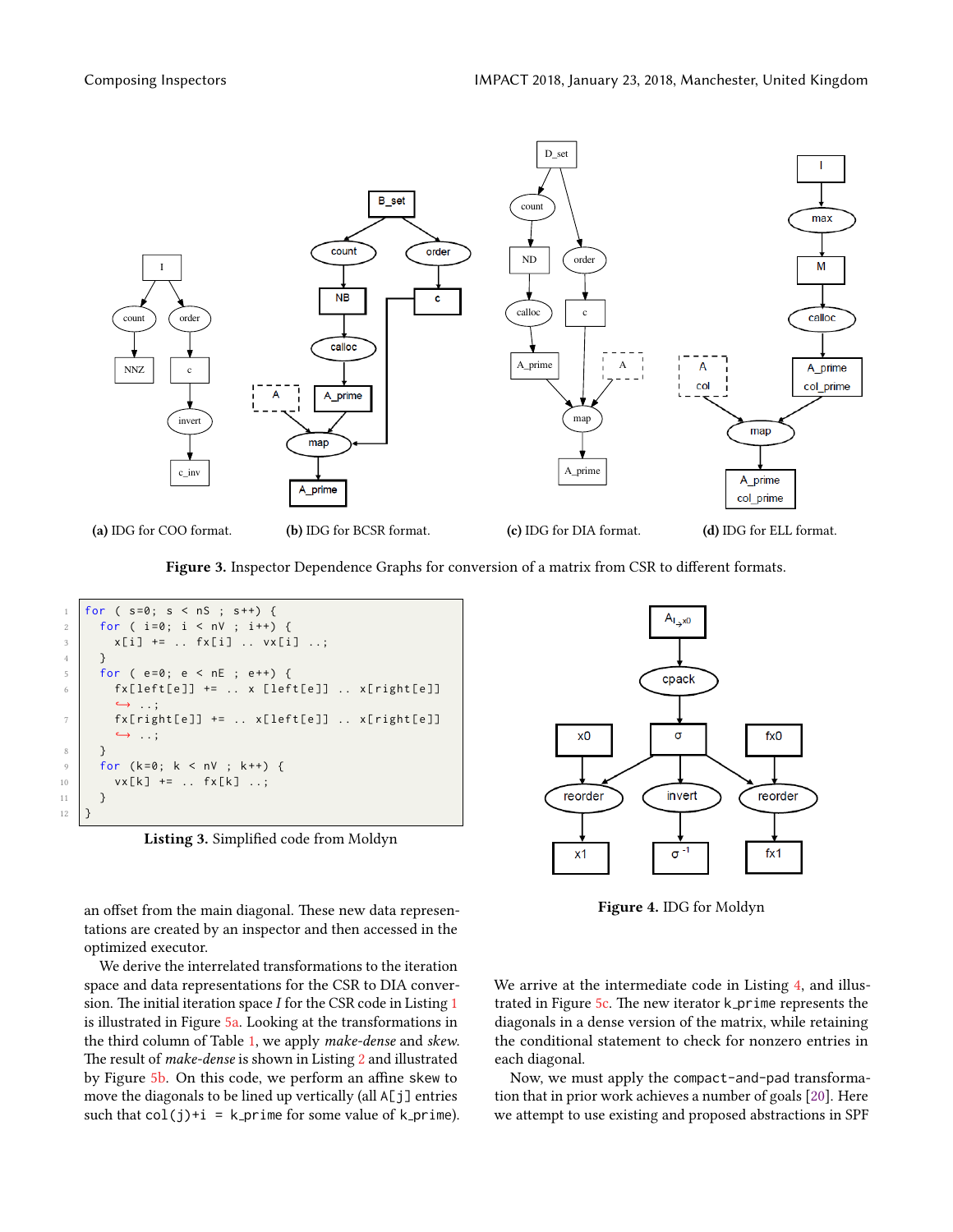<span id="page-7-0"></span>

<span id="page-7-1"></span>Listing 4.  $T_{skew}(T_{make-dense}(I)).$ 

to produce a similar result using the IDG, although the resulting inspectors are not as optimized. In the inspector, it will: (1) compact the k prime dimension so that only nonzero diagonals are counted (referred to as  $D$  set in Table [1\)](#page-5-0); (2) the matrix size for both A\_prime and offsets can then be derived from the count, allocated and initialized to zero; and, (3) then the data transformation is applied, copying appropriate entries from A to A<sub>-</sub>prime. The executor will use a new iteration space that is based on the count of diagonals derived by the inspector and that matches the dimensions of the transformed data. To summarize, the effect of compact is to create both inspector and executor code. The executor code requires an iteration space transformation that includes

```
1 ND = 0; D_set = emptyset;
2 for (i = 0; i < N; i + +)
3 \mid for (j = index[i]; j < index[i+1]; j++) {
4 k_prime = col(j)-i;
        if (!marked[k_prime]) {
6 ND++;7 D_set = D_set U < k_prime, ND>;
8 }
9 }
10 A_prime = calloc (N*ND*sizeof (datatype));
11 c = calloc (ND*sizeof (indextype));
12 \int for (i = 0; i < N; i + +)
13 \left| \text{for (j = index[i]; j < index[i+1]; j++) } \right|14 k_prime = col(j)-i;
15 d = lookup (k_prime, D_set);
16 c[d] = k_prime;
17 A_prime [i][d] = A[j];
18 }
```


<span id="page-7-2"></span>

| $\mathbf{1}$ | for $(i=0; i < N; i++)$                                          |  |
|--------------|------------------------------------------------------------------|--|
|              |                                                                  |  |
|              | for(d=0; d <nd; d++)<br=""> S0: y[i] += A[i][d]*x[i+c[d]];</nd;> |  |

4

Listing 6. Executor for DIA.

additional iterations as compared to the original iteration space to match the additional zero entries in the transformed data (the green entries of Figure [5d](#page-7-0) pad the zero entries of the diagonals and the blue entries correspond to the  $\star$  entries in Figure [1\)](#page-1-0).

To see how to derive both codes in SPF, let us first look at the two inspectors that derive the new data representation. First, we count the number of nonzero diagonals by compacting the k\_prime loop. Recall that k\_prime is modified from the original k loop that was added by make-dense. Therefore, we can generate an efficient inspector by projecting the k prime variable from the iteration space, replacing it with its closed form. The boolean array marked tracks unique k prime values so that each nonzero diagonal is counted only once. This boolean corresponds to the reference to  $\exists j$ in the definition of D<sub>-set</sub> in Table [1.](#page-5-0)

Note that the executor iteration space is quite different and derived from i and  $D$  set, the set of diagonals that contain at least one nonzero. To see how this is derived, consider iteration space  $I'' = [i, k\_prime, j]$  that is the input to  $T = 0$  at  $\Delta$  fter creating the explicit set  $\epsilon$  in the to  $T_{compact-and-pad}$ . After creating the explicit set c in the inspector, we have the mapping  $c$  that represents the off-set array of Figure [1.](#page-1-0) The resulting executor is shown in Listing [6.](#page-7-2) This derivation is reflected in the Inspector Dependence Graph of Figure [3.](#page-6-0) Note that this is a slightly different formulation than in  $[20]$ , which uses a more optimized inspector with a linked list to avoid two passes, and a GPU-specific executor that includes a few additional affine transformations.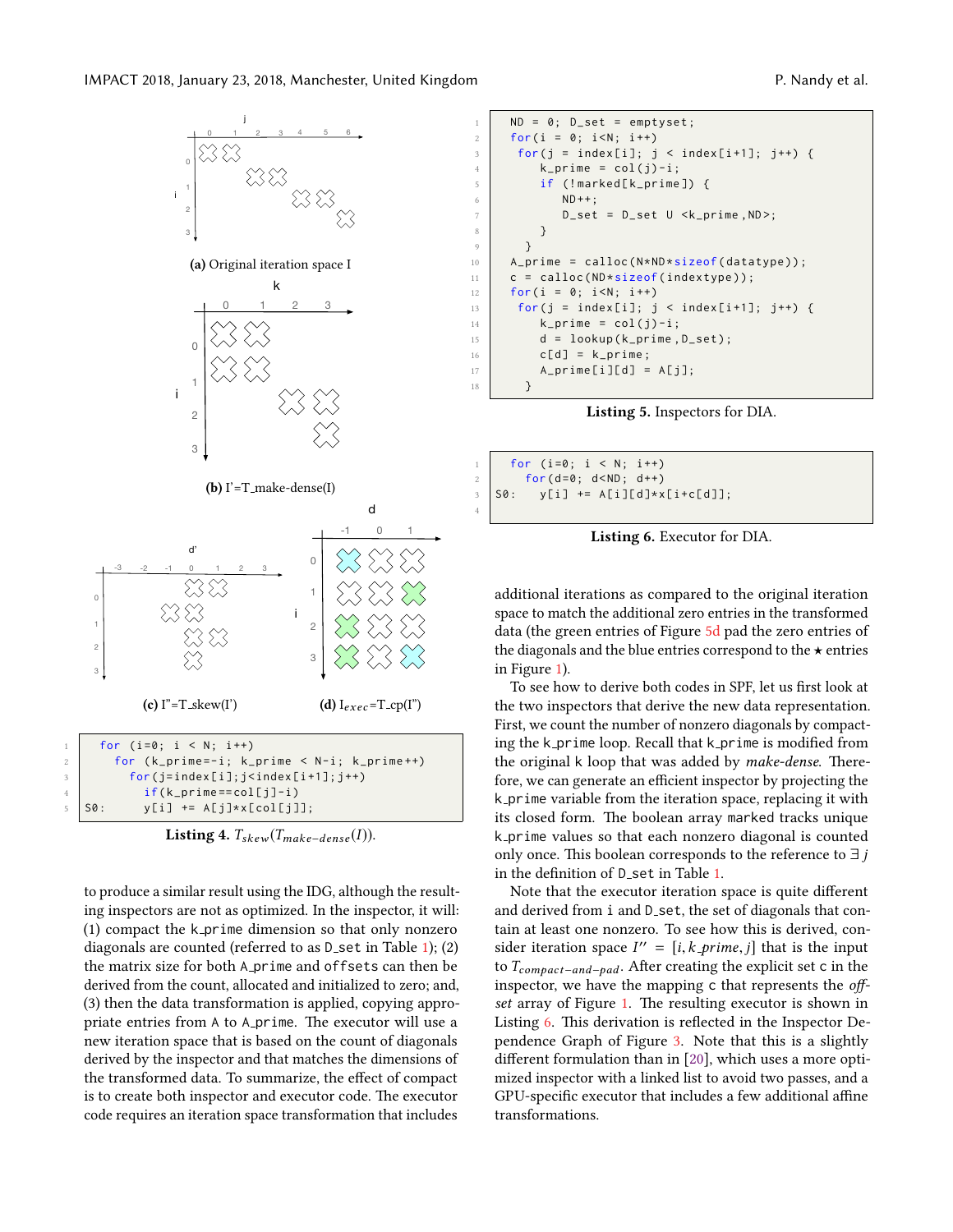<span id="page-8-0"></span>

|           | 1   for(b = 0; b < NB; b++)                      |                                           |  |  |
|-----------|--------------------------------------------------|-------------------------------------------|--|--|
|           | $2 \mid \text{ii} = \text{c[b]} \cdot \text{ii}$ |                                           |  |  |
|           | $3 \mid kk = c[b].kk$                            |                                           |  |  |
| $4 \quad$ | for(i = $0$ ; i < R; i++)                        |                                           |  |  |
| $5-1$     | for( $k = 0; k < C; k++)$                        |                                           |  |  |
| 6         |                                                  | y[ii*R+i] += A_prime[b][i][k] * x[kk*C+k] |  |  |

Listing 7. BCSR Executor to be Generated.

#### 4.4 CSR to BCSR

As described in [\[20\]](#page-9-17), the inspector for BCSR needs to generate the vector A prime, which contains all the dense nonzero blocks of size R $\times$ C. To do this, the first transformation applied is make-dense which introduces a guard condition and dense loops to remove the non-affine index expression and then replaces it with an affine index access. In this case, the dense loop iterates over all the columns and the guard condition checks whether the column contains a nonzero value. To divide the original matrix into dense blocks of size R×C, the rows (i loop) are tiled by R and the columns (k loop) are tiled by C.

To make the inspector have roughly the same performance as the original computation some of the loop iterators are projected to closed form expressions. Specifically, the kk loop is projected and kk is replaced with  $\lfloor col[j]/C \rfloor$  to give the index of the column tile. The code generator also projects the ck loop and replaces its references with a function of  $C$  and  $col(j)$ . This leaves the inspector to iterate over the tiled block rows and original j loop.

The inspector should identify nonzero blocks only once. The first time a particular combination of  $(ii, kk)$  is identified, it is marked as visited. The set of all blocks identified is B set. The built-in inspector routines count and order are called on B set as shown in the IDG in Figure [3b.](#page-6-0) Count returns the number of blocks NB in B\_set and order creates a lexicographic ordering of the block row ii and block col kk index to the monotonically increasing block identifier bid. The inverse of the function c is c\_inv which returns the ii and kk indexes for the executor to perform the SpMV calculation as shown in Listing [7.](#page-8-0) All this is performed by the inspector as result of the compact-and-pad transformation. The inspector also allocates the vector A prime after finding out NB and initializes all elements to 0. A prime is then populated using the iteration space  $[b, ii, ck]$ , copying nonzero entries from A into their corresponding location in A\_prime.

#### 4.5 CSR to ELL

The goal of transforming to ELL is to derive a fixed row length M that corresponds to the maximum number of non zeros per row. Then, A\_prime is conceptually a 2-dimensional array with N rows and M columns. We shift the j loop so that each iteration goes from 0 to  $j - index(i)$ . We treat M as an uninterpreted function, and tile the j loop by M. The tile

controlling loop will then have only a single iteration. M is computed in the inspector as a max of  $index(i + 1) - index(i)$ . Then the inspector copies the non zero elements of each row  $i$  to consecutive elements of  $A$ -prime, while remaining entries will be 0 as a result of the *calloc*. The IDG for ELL is shown in Figure [3d.](#page-6-0)

#### 5 Future Work: Optimizing the IDG

The ability to represent inspectors as IDGs as described in this paper and derive these from loop and data transformations is an important step towards the goal of composing and optimizing inspectors, which is the goal of our future work.

In previous work, specific inspector compositions such as the IDG for coalesce in Figure [3a](#page-6-0) were generated in an optimized way. For the COO IDG, this meant recognizing that the variable counting iterations in the iteration space  $I$ and the variable in the order function were equivalent and could be merged. Also, we noticed that only c\_inv is needed in the executor, not c, and that invert can be implemented by iterating over the domain of c, which is equivalent to the iteration space  $I$ . Therefore, the generated inspector was optimized by merging count, order, and invert into a single loop and only creating c\_inv and NNZ as outputs.

Note that the IDG for converting CSR to BCSR or DIA in Figures [3b](#page-6-0) and [3c](#page-6-0) share a similar count, order, and invert pattern as the COO inspector. Count and order are depicted as separate operations because we need to know the size before performing the memory allocation. in [\[20\]](#page-9-17), these inspectors were merged together and were optimized by allocating blocks or diagonals in a linked list to fuse the count and data mapping inspectors and reduce the number of passes over the code. In fact, a comparison with the BCSR inspector and the OSKI sparse matrix library showed that the generated inspector was substantially faster than the OSKI format conversion due to the use of this linked list representation.

We plan to use these observations to drive an approach to optimizing the IDG. To facilitate fusing inspectors, the IDG must also expose the iteration space of each explicit function representing uninterpreted functions, as well as any fusionpreventing dependences between the explicit functions. We also must support custom optimizations such as using a linked list prior to allocating storage to avoid an additional pass over input. Commonly-used explicit functions will be integrated into the framework as needed.

#### 6 Conclusion and Future Work

In this paper, we walked through the set of transformation relations that were used to generate inspectors and executors, and from these derived Inspector Dependence Graphs. Our plan is to extend the Sparse Polyhedral Framework to support the composition of inspectors so that we may reduce the number of passes that are required over the input